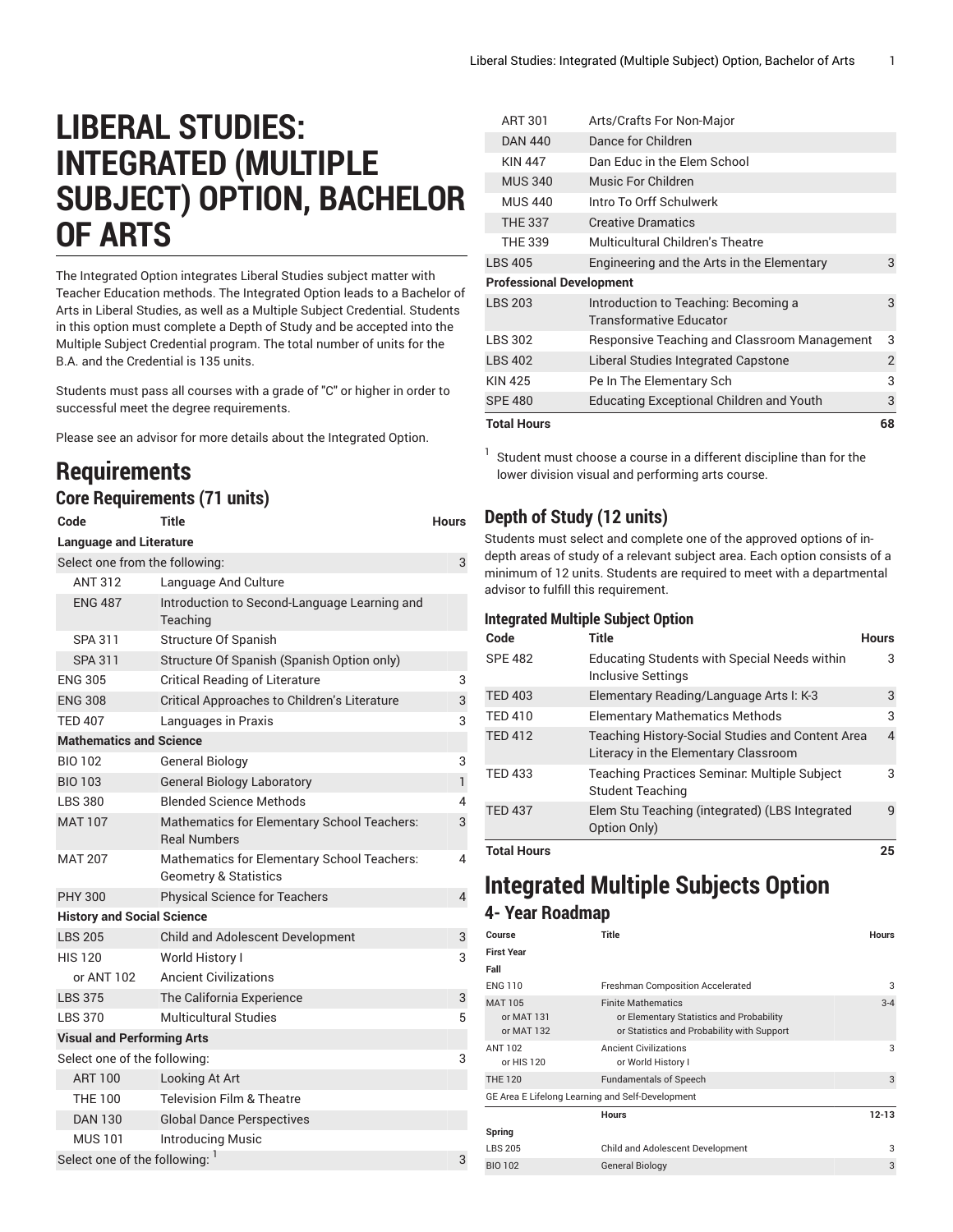| <b>BIO 103</b>                           | General Biology Laboratory                                                      | 1              |
|------------------------------------------|---------------------------------------------------------------------------------|----------------|
| <b>PHI 120</b>                           | <b>Critical Reasoning</b>                                                       | 3              |
| <b>HIS 101</b>                           | <b>History Of United States</b>                                                 | 3              |
| <b>ART 100</b>                           | Looking At Art (lower division visual performing arts)                          | 3              |
| or THE 100                               | or Television Film & Theatre                                                    |                |
| or DAN 130                               | or Global Dance Perspectives                                                    |                |
| or MUS 101                               | or Introducing Music                                                            |                |
|                                          | <b>Hours</b>                                                                    | 16             |
| <b>Second Year</b>                       |                                                                                 |                |
| Fall                                     |                                                                                 |                |
| POL 101                                  | <b>American Institutions</b>                                                    | 3              |
| GE Area B1 Physical Science              |                                                                                 | 3              |
| GE Area C2 Letters Course                |                                                                                 | 3              |
| <b>MAT 107</b>                           | Mathematics for Elementary School Teachers: Real<br><b>Numbers</b>              | 3              |
| Additional GE in Area C1 or C2           |                                                                                 | 3              |
|                                          | <b>Hours</b>                                                                    | 15             |
| Spring                                   |                                                                                 |                |
| <b>GE Area F Ethnic Studies</b>          |                                                                                 | 3              |
| <b>MAT 207</b>                           | Mathematics for Elementary School Teachers:<br><b>Geometry &amp; Statistics</b> | 4              |
| <b>LBS 203</b>                           | Introduction to Teaching: Becoming a Transformative                             | 3              |
|                                          | Educator                                                                        |                |
| <b>LBS 375</b>                           | The California Experience                                                       | 3              |
| Upper Division Visual and Performing Art |                                                                                 | 3              |
| Option Course 1                          |                                                                                 | 3              |
|                                          | <b>Hours</b>                                                                    | 19             |
| <b>Third Year</b>                        |                                                                                 |                |
| Fall                                     |                                                                                 |                |
| <b>LBS 370</b>                           | <b>Multicultural Studies</b>                                                    | 5              |
| <b>ENG 305</b>                           | <b>Critical Reading of Literature</b>                                           | 3              |
| <b>ENG 487</b>                           | Introduction to Second-Language Learning and                                    | 3              |
| or ANT 312                               | Teaching<br>or Language And Culture                                             |                |
| <b>PHY 300</b>                           | Physical Science for Teachers (with PHY 300L)                                   | 4              |
| Option Course 2                          |                                                                                 | 3              |
|                                          |                                                                                 |                |
|                                          | Hours                                                                           | 18             |
| Spring<br><b>ENG 308</b>                 |                                                                                 | 3              |
|                                          | Critical Approaches to Children's Literature                                    |                |
| <b>LBS 302</b>                           | Responsive Teaching and Classroom Management                                    | 3              |
| <b>KIN 425</b>                           | Pe In The Elementary Sch                                                        | 3              |
| <b>SPE 480</b>                           | <b>Educating Exceptional Children and Youth</b>                                 | 3              |
| Option Course 3                          |                                                                                 |                |
|                                          | <b>Hours</b>                                                                    | 12             |
| Summer                                   |                                                                                 |                |
| <b>LBS 405</b>                           | Engineering and the Arts in the Elementary                                      | 3              |
| <b>TED 407</b>                           | Languages in Praxis                                                             | 3              |
|                                          | <b>Hours</b>                                                                    | 6              |
| <b>Fourth Year</b>                       |                                                                                 |                |
| Fall                                     |                                                                                 |                |
| <b>LBS 380</b>                           | <b>Blended Science Methods</b>                                                  | 4              |
| <b>TED 403</b>                           | Elementary Reading/Language Arts I: K-3                                         | 3              |
| <b>TED 410</b>                           | <b>Elementary Mathematics Methods</b>                                           | 3              |
| <b>TED 433</b>                           | Teaching Practices Seminar: Multiple Subject Student<br>Teaching                | 3              |
| <b>SPE 482</b>                           | Educating Students with Special Needs within<br><b>Inclusive Settings</b>       | 3              |
|                                          | <b>Hours</b>                                                                    | 16             |
| Spring                                   |                                                                                 |                |
| <b>LBS 402</b>                           | Liberal Studies Integrated Capstone                                             | $\overline{2}$ |
| <b>TED 412</b>                           | Teaching History-Social Studies and Content Area                                | 4              |
|                                          | Literacy in the Elementary Classroom                                            |                |

| <b>Total Hours</b><br>129-130<br>2-Year Roadmap (transfer students)<br><b>Title</b><br>Course<br><b>Hours</b><br><b>First Year</b><br>Fall<br><b>LBS 203</b><br>Introduction to Teaching: Becoming a Transformative<br>3<br>Educator<br><b>LBS 375</b><br>The California Experience<br>3<br><b>ENG 305</b><br><b>Critical Reading of Literature</b><br>3<br>Upper Division Visual and Performing Art<br>3<br><b>ENG 487</b><br>Introduction to Second-Language Learning and<br>3<br>or ANT 312<br>Teaching<br>or Language And Culture<br>Option Course 1<br>3<br>Option Course 2<br>3<br>21<br><b>Hours</b><br>Spring<br><b>LBS 370</b><br><b>Multicultural Studies</b><br>5<br><b>LBS 302</b><br>Responsive Teaching and Classroom Management<br>3<br><b>KIN 425</b><br>Pe In The Elementary Sch<br>3<br><b>ENG 308</b><br>Critical Approaches to Children's Literature<br>3<br><b>PHY 300</b><br>Physical Science for Teachers (PHY 300L)<br>$\overline{4}$<br>Option Course 3<br>3<br><b>Hours</b><br>21<br><b>Summer</b><br><b>LBS 405</b><br>3<br>Engineering and the Arts in the Elementary<br><b>TED 407</b><br>3<br>Languages in Praxis<br><b>SPE 480</b><br><b>Educating Exceptional Children and Youth</b><br>3<br><b>Hours</b><br>9<br><b>Second Year</b><br>Fall<br><b>LBS 380</b><br><b>Blended Science Methods</b><br>$\overline{4}$<br><b>TED 403</b><br>Elementary Reading/Language Arts I: K-3<br>3<br><b>TED 410</b><br><b>Elementary Mathematics Methods</b><br>3<br><b>TED 433</b><br>Teaching Practices Seminar: Multiple Subject Student<br>3<br>Teaching<br><b>SPE 482</b><br>Educating Students with Special Needs within<br>3<br><b>Inclusive Settings</b><br><b>Hours</b><br>16<br>Spring<br><b>LBS 402</b><br>Liberal Studies Integrated Capstone<br>2<br><b>TED 412</b><br>Teaching History-Social Studies and Content Area<br>4<br>Literacy in the Elementary Classroom<br><b>TED 437</b><br>9<br>Elem Stu Teaching (integrated)<br><b>Hours</b><br>15<br><b>Total Hours</b><br>82 | <b>Hours</b> | 15 |
|-----------------------------------------------------------------------------------------------------------------------------------------------------------------------------------------------------------------------------------------------------------------------------------------------------------------------------------------------------------------------------------------------------------------------------------------------------------------------------------------------------------------------------------------------------------------------------------------------------------------------------------------------------------------------------------------------------------------------------------------------------------------------------------------------------------------------------------------------------------------------------------------------------------------------------------------------------------------------------------------------------------------------------------------------------------------------------------------------------------------------------------------------------------------------------------------------------------------------------------------------------------------------------------------------------------------------------------------------------------------------------------------------------------------------------------------------------------------------------------------------------------------------------------------------------------------------------------------------------------------------------------------------------------------------------------------------------------------------------------------------------------------------------------------------------------------------------------------------------------------------------------------------------------------------------------------------------------------------------------------------------------------|--------------|----|
|                                                                                                                                                                                                                                                                                                                                                                                                                                                                                                                                                                                                                                                                                                                                                                                                                                                                                                                                                                                                                                                                                                                                                                                                                                                                                                                                                                                                                                                                                                                                                                                                                                                                                                                                                                                                                                                                                                                                                                                                                 |              |    |
|                                                                                                                                                                                                                                                                                                                                                                                                                                                                                                                                                                                                                                                                                                                                                                                                                                                                                                                                                                                                                                                                                                                                                                                                                                                                                                                                                                                                                                                                                                                                                                                                                                                                                                                                                                                                                                                                                                                                                                                                                 |              |    |
|                                                                                                                                                                                                                                                                                                                                                                                                                                                                                                                                                                                                                                                                                                                                                                                                                                                                                                                                                                                                                                                                                                                                                                                                                                                                                                                                                                                                                                                                                                                                                                                                                                                                                                                                                                                                                                                                                                                                                                                                                 |              |    |
|                                                                                                                                                                                                                                                                                                                                                                                                                                                                                                                                                                                                                                                                                                                                                                                                                                                                                                                                                                                                                                                                                                                                                                                                                                                                                                                                                                                                                                                                                                                                                                                                                                                                                                                                                                                                                                                                                                                                                                                                                 |              |    |
|                                                                                                                                                                                                                                                                                                                                                                                                                                                                                                                                                                                                                                                                                                                                                                                                                                                                                                                                                                                                                                                                                                                                                                                                                                                                                                                                                                                                                                                                                                                                                                                                                                                                                                                                                                                                                                                                                                                                                                                                                 |              |    |
|                                                                                                                                                                                                                                                                                                                                                                                                                                                                                                                                                                                                                                                                                                                                                                                                                                                                                                                                                                                                                                                                                                                                                                                                                                                                                                                                                                                                                                                                                                                                                                                                                                                                                                                                                                                                                                                                                                                                                                                                                 |              |    |
|                                                                                                                                                                                                                                                                                                                                                                                                                                                                                                                                                                                                                                                                                                                                                                                                                                                                                                                                                                                                                                                                                                                                                                                                                                                                                                                                                                                                                                                                                                                                                                                                                                                                                                                                                                                                                                                                                                                                                                                                                 |              |    |
|                                                                                                                                                                                                                                                                                                                                                                                                                                                                                                                                                                                                                                                                                                                                                                                                                                                                                                                                                                                                                                                                                                                                                                                                                                                                                                                                                                                                                                                                                                                                                                                                                                                                                                                                                                                                                                                                                                                                                                                                                 |              |    |
|                                                                                                                                                                                                                                                                                                                                                                                                                                                                                                                                                                                                                                                                                                                                                                                                                                                                                                                                                                                                                                                                                                                                                                                                                                                                                                                                                                                                                                                                                                                                                                                                                                                                                                                                                                                                                                                                                                                                                                                                                 |              |    |
|                                                                                                                                                                                                                                                                                                                                                                                                                                                                                                                                                                                                                                                                                                                                                                                                                                                                                                                                                                                                                                                                                                                                                                                                                                                                                                                                                                                                                                                                                                                                                                                                                                                                                                                                                                                                                                                                                                                                                                                                                 |              |    |
|                                                                                                                                                                                                                                                                                                                                                                                                                                                                                                                                                                                                                                                                                                                                                                                                                                                                                                                                                                                                                                                                                                                                                                                                                                                                                                                                                                                                                                                                                                                                                                                                                                                                                                                                                                                                                                                                                                                                                                                                                 |              |    |
|                                                                                                                                                                                                                                                                                                                                                                                                                                                                                                                                                                                                                                                                                                                                                                                                                                                                                                                                                                                                                                                                                                                                                                                                                                                                                                                                                                                                                                                                                                                                                                                                                                                                                                                                                                                                                                                                                                                                                                                                                 |              |    |
|                                                                                                                                                                                                                                                                                                                                                                                                                                                                                                                                                                                                                                                                                                                                                                                                                                                                                                                                                                                                                                                                                                                                                                                                                                                                                                                                                                                                                                                                                                                                                                                                                                                                                                                                                                                                                                                                                                                                                                                                                 |              |    |
|                                                                                                                                                                                                                                                                                                                                                                                                                                                                                                                                                                                                                                                                                                                                                                                                                                                                                                                                                                                                                                                                                                                                                                                                                                                                                                                                                                                                                                                                                                                                                                                                                                                                                                                                                                                                                                                                                                                                                                                                                 |              |    |
|                                                                                                                                                                                                                                                                                                                                                                                                                                                                                                                                                                                                                                                                                                                                                                                                                                                                                                                                                                                                                                                                                                                                                                                                                                                                                                                                                                                                                                                                                                                                                                                                                                                                                                                                                                                                                                                                                                                                                                                                                 |              |    |
|                                                                                                                                                                                                                                                                                                                                                                                                                                                                                                                                                                                                                                                                                                                                                                                                                                                                                                                                                                                                                                                                                                                                                                                                                                                                                                                                                                                                                                                                                                                                                                                                                                                                                                                                                                                                                                                                                                                                                                                                                 |              |    |
|                                                                                                                                                                                                                                                                                                                                                                                                                                                                                                                                                                                                                                                                                                                                                                                                                                                                                                                                                                                                                                                                                                                                                                                                                                                                                                                                                                                                                                                                                                                                                                                                                                                                                                                                                                                                                                                                                                                                                                                                                 |              |    |
|                                                                                                                                                                                                                                                                                                                                                                                                                                                                                                                                                                                                                                                                                                                                                                                                                                                                                                                                                                                                                                                                                                                                                                                                                                                                                                                                                                                                                                                                                                                                                                                                                                                                                                                                                                                                                                                                                                                                                                                                                 |              |    |
|                                                                                                                                                                                                                                                                                                                                                                                                                                                                                                                                                                                                                                                                                                                                                                                                                                                                                                                                                                                                                                                                                                                                                                                                                                                                                                                                                                                                                                                                                                                                                                                                                                                                                                                                                                                                                                                                                                                                                                                                                 |              |    |
|                                                                                                                                                                                                                                                                                                                                                                                                                                                                                                                                                                                                                                                                                                                                                                                                                                                                                                                                                                                                                                                                                                                                                                                                                                                                                                                                                                                                                                                                                                                                                                                                                                                                                                                                                                                                                                                                                                                                                                                                                 |              |    |
|                                                                                                                                                                                                                                                                                                                                                                                                                                                                                                                                                                                                                                                                                                                                                                                                                                                                                                                                                                                                                                                                                                                                                                                                                                                                                                                                                                                                                                                                                                                                                                                                                                                                                                                                                                                                                                                                                                                                                                                                                 |              |    |
|                                                                                                                                                                                                                                                                                                                                                                                                                                                                                                                                                                                                                                                                                                                                                                                                                                                                                                                                                                                                                                                                                                                                                                                                                                                                                                                                                                                                                                                                                                                                                                                                                                                                                                                                                                                                                                                                                                                                                                                                                 |              |    |
|                                                                                                                                                                                                                                                                                                                                                                                                                                                                                                                                                                                                                                                                                                                                                                                                                                                                                                                                                                                                                                                                                                                                                                                                                                                                                                                                                                                                                                                                                                                                                                                                                                                                                                                                                                                                                                                                                                                                                                                                                 |              |    |
|                                                                                                                                                                                                                                                                                                                                                                                                                                                                                                                                                                                                                                                                                                                                                                                                                                                                                                                                                                                                                                                                                                                                                                                                                                                                                                                                                                                                                                                                                                                                                                                                                                                                                                                                                                                                                                                                                                                                                                                                                 |              |    |
|                                                                                                                                                                                                                                                                                                                                                                                                                                                                                                                                                                                                                                                                                                                                                                                                                                                                                                                                                                                                                                                                                                                                                                                                                                                                                                                                                                                                                                                                                                                                                                                                                                                                                                                                                                                                                                                                                                                                                                                                                 |              |    |
|                                                                                                                                                                                                                                                                                                                                                                                                                                                                                                                                                                                                                                                                                                                                                                                                                                                                                                                                                                                                                                                                                                                                                                                                                                                                                                                                                                                                                                                                                                                                                                                                                                                                                                                                                                                                                                                                                                                                                                                                                 |              |    |
|                                                                                                                                                                                                                                                                                                                                                                                                                                                                                                                                                                                                                                                                                                                                                                                                                                                                                                                                                                                                                                                                                                                                                                                                                                                                                                                                                                                                                                                                                                                                                                                                                                                                                                                                                                                                                                                                                                                                                                                                                 |              |    |
|                                                                                                                                                                                                                                                                                                                                                                                                                                                                                                                                                                                                                                                                                                                                                                                                                                                                                                                                                                                                                                                                                                                                                                                                                                                                                                                                                                                                                                                                                                                                                                                                                                                                                                                                                                                                                                                                                                                                                                                                                 |              |    |
|                                                                                                                                                                                                                                                                                                                                                                                                                                                                                                                                                                                                                                                                                                                                                                                                                                                                                                                                                                                                                                                                                                                                                                                                                                                                                                                                                                                                                                                                                                                                                                                                                                                                                                                                                                                                                                                                                                                                                                                                                 |              |    |
|                                                                                                                                                                                                                                                                                                                                                                                                                                                                                                                                                                                                                                                                                                                                                                                                                                                                                                                                                                                                                                                                                                                                                                                                                                                                                                                                                                                                                                                                                                                                                                                                                                                                                                                                                                                                                                                                                                                                                                                                                 |              |    |
|                                                                                                                                                                                                                                                                                                                                                                                                                                                                                                                                                                                                                                                                                                                                                                                                                                                                                                                                                                                                                                                                                                                                                                                                                                                                                                                                                                                                                                                                                                                                                                                                                                                                                                                                                                                                                                                                                                                                                                                                                 |              |    |
|                                                                                                                                                                                                                                                                                                                                                                                                                                                                                                                                                                                                                                                                                                                                                                                                                                                                                                                                                                                                                                                                                                                                                                                                                                                                                                                                                                                                                                                                                                                                                                                                                                                                                                                                                                                                                                                                                                                                                                                                                 |              |    |
|                                                                                                                                                                                                                                                                                                                                                                                                                                                                                                                                                                                                                                                                                                                                                                                                                                                                                                                                                                                                                                                                                                                                                                                                                                                                                                                                                                                                                                                                                                                                                                                                                                                                                                                                                                                                                                                                                                                                                                                                                 |              |    |
|                                                                                                                                                                                                                                                                                                                                                                                                                                                                                                                                                                                                                                                                                                                                                                                                                                                                                                                                                                                                                                                                                                                                                                                                                                                                                                                                                                                                                                                                                                                                                                                                                                                                                                                                                                                                                                                                                                                                                                                                                 |              |    |
|                                                                                                                                                                                                                                                                                                                                                                                                                                                                                                                                                                                                                                                                                                                                                                                                                                                                                                                                                                                                                                                                                                                                                                                                                                                                                                                                                                                                                                                                                                                                                                                                                                                                                                                                                                                                                                                                                                                                                                                                                 |              |    |
|                                                                                                                                                                                                                                                                                                                                                                                                                                                                                                                                                                                                                                                                                                                                                                                                                                                                                                                                                                                                                                                                                                                                                                                                                                                                                                                                                                                                                                                                                                                                                                                                                                                                                                                                                                                                                                                                                                                                                                                                                 |              |    |
|                                                                                                                                                                                                                                                                                                                                                                                                                                                                                                                                                                                                                                                                                                                                                                                                                                                                                                                                                                                                                                                                                                                                                                                                                                                                                                                                                                                                                                                                                                                                                                                                                                                                                                                                                                                                                                                                                                                                                                                                                 |              |    |
|                                                                                                                                                                                                                                                                                                                                                                                                                                                                                                                                                                                                                                                                                                                                                                                                                                                                                                                                                                                                                                                                                                                                                                                                                                                                                                                                                                                                                                                                                                                                                                                                                                                                                                                                                                                                                                                                                                                                                                                                                 |              |    |
|                                                                                                                                                                                                                                                                                                                                                                                                                                                                                                                                                                                                                                                                                                                                                                                                                                                                                                                                                                                                                                                                                                                                                                                                                                                                                                                                                                                                                                                                                                                                                                                                                                                                                                                                                                                                                                                                                                                                                                                                                 |              |    |
|                                                                                                                                                                                                                                                                                                                                                                                                                                                                                                                                                                                                                                                                                                                                                                                                                                                                                                                                                                                                                                                                                                                                                                                                                                                                                                                                                                                                                                                                                                                                                                                                                                                                                                                                                                                                                                                                                                                                                                                                                 |              |    |

TED 437 Elem Stu Teaching (integrated) 9

## **Integrated Early Teaching and Learning Option**

## **4- Year Roadmap**

| Course                                     | Title                                                                                                               | <b>Hours</b> |
|--------------------------------------------|---------------------------------------------------------------------------------------------------------------------|--------------|
| <b>First Year</b>                          |                                                                                                                     |              |
| Fall                                       |                                                                                                                     |              |
| <b>ENG 110</b>                             | <b>Freshman Composition Accelerated</b>                                                                             | 3            |
| <b>MAT 105</b><br>or MAT 131<br>or MAT 132 | <b>Finite Mathematics</b><br>or Elementary Statistics and Probability<br>or Statistics and Probability with Support | 3            |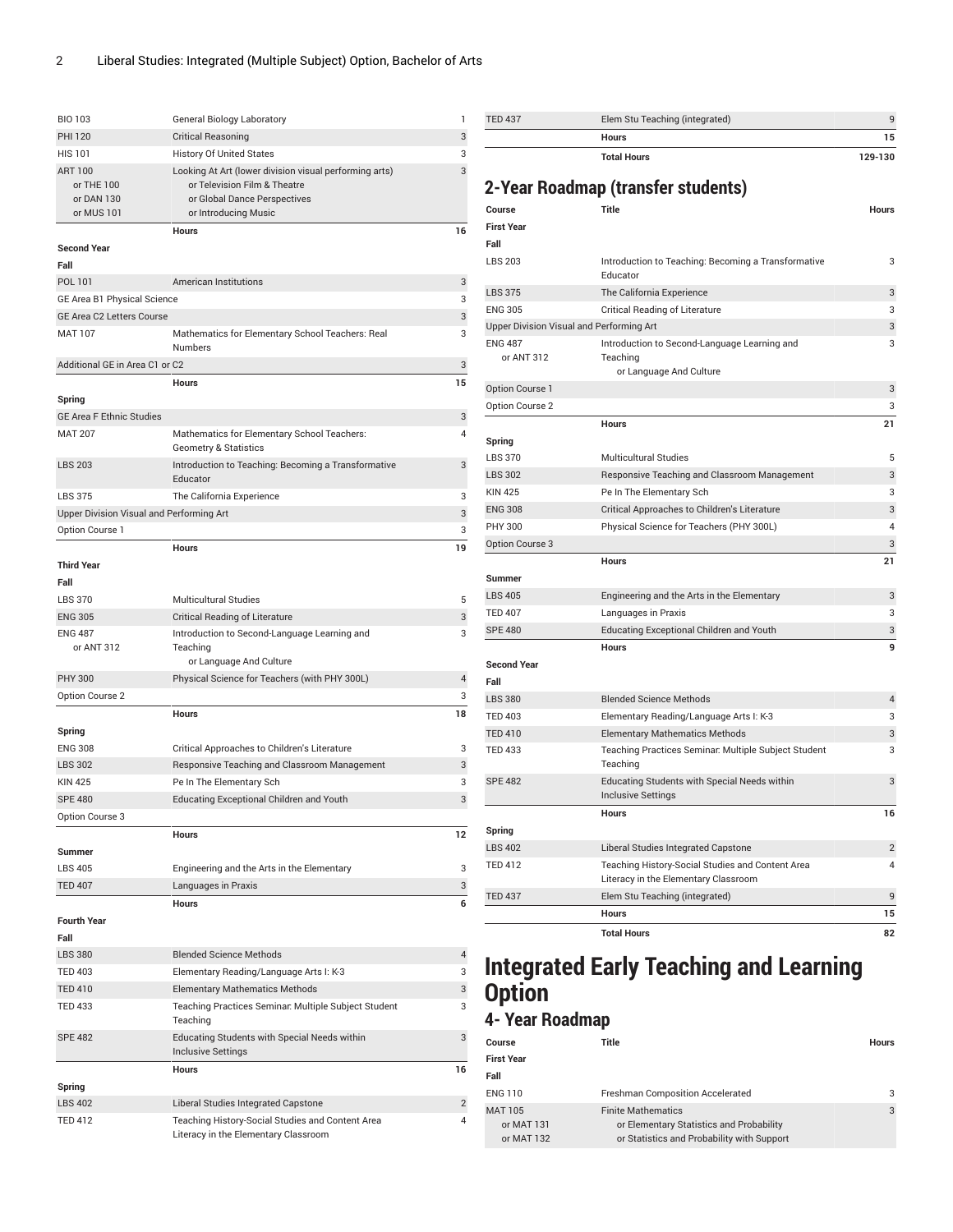| <b>ANT 102</b><br>or HIS 120             | <b>Ancient Civilizations</b>                                                               | 3  |
|------------------------------------------|--------------------------------------------------------------------------------------------|----|
| <b>THE 120</b>                           | or World History I<br><b>Fundamentals of Speech</b>                                        | 3  |
|                                          | GE Area E Lifelong Learning and Self-Development                                           | 3  |
|                                          | <b>Hours</b>                                                                               | 15 |
|                                          |                                                                                            |    |
| Spring<br><b>LBS 205</b>                 | Child and Adolescent Development                                                           | 3  |
| <b>BIO 102</b>                           |                                                                                            | 3  |
|                                          | General Biology                                                                            |    |
| <b>BIO 103</b>                           | <b>General Biology Laboratory</b>                                                          | 1  |
| <b>PHI 120</b>                           | <b>Critical Reasoning</b>                                                                  | 3  |
| <b>HIS 101</b>                           | <b>History Of United States</b>                                                            | 3  |
| <b>ART 100</b><br>or THE 100             | Looking At Art (lower division visual performing arts)<br>or Television Film & Theatre     | 3  |
| or DAN 130                               | or Global Dance Perspectives                                                               |    |
| or MUS 101                               | or Introducing Music                                                                       |    |
|                                          | <b>Hours</b>                                                                               | 16 |
| <b>Second Year</b><br>Fall               |                                                                                            |    |
| POL 101                                  | <b>American Institutions</b>                                                               | 3  |
| GE Area B1 Physical Science              |                                                                                            | 3  |
| GE Area C2 Letters Course                |                                                                                            | 3  |
| <b>MAT 107</b>                           | Mathematics for Elementary School Teachers: Real                                           | 3  |
|                                          | <b>Numbers</b>                                                                             |    |
| <b>ART 100</b>                           | Looking At Art (lower division visual performing art)                                      | 3  |
| or THE 100                               | or Television Film & Theatre                                                               |    |
| or DAN 130                               | or Global Dance Perspectives                                                               |    |
| or MUS 101                               | or Introducing Music                                                                       |    |
| <b>GE Area F Ethnic Studies</b>          |                                                                                            | 3  |
|                                          | <b>Hours</b>                                                                               | 18 |
| Spring                                   |                                                                                            |    |
| <b>ENG 305</b>                           | <b>Critical Reading of Literature</b>                                                      | 3  |
| <b>MAT 207</b>                           | Mathematics for Elementary School Teachers:<br><b>Geometry &amp; Statistics</b>            | 4  |
| <b>LBS 203</b>                           | Introduction to Teaching: Becoming a Transformative<br>Educator                            | 3  |
| <b>LBS 375</b>                           | The California Experience                                                                  | 3  |
| <b>PHY 300</b>                           | Physical Science for Teachers (with PHY 300L)                                              | 4  |
|                                          | <b>Hours</b>                                                                               | 17 |
| <b>Third Year</b>                        |                                                                                            |    |
| Fall                                     |                                                                                            |    |
| <b>LBS 370</b>                           | <b>Multicultural Studies</b>                                                               | 5  |
| <b>ENG 487</b><br>or ANT 312             | Introduction to Second-Language Learning and<br>Teaching                                   | 3  |
|                                          | or Language And Culture                                                                    |    |
| <b>SPE 480</b>                           | Educating Exceptional Children and Youth                                                   | 3  |
| <b>LBS 405</b>                           | Engineering and the Arts in the Elementary                                                 | 3  |
| <b>TED 407</b>                           | Languages in Praxis                                                                        | 3  |
| <b>SPE 458</b>                           | <b>Positive Classroom Environments</b>                                                     | 3  |
|                                          | <b>Hours</b>                                                                               | 20 |
| Spring                                   |                                                                                            |    |
| <b>ENG 308</b>                           | Critical Approaches to Children's Literature                                               | 3  |
| <b>KIN 425</b>                           | Pe In The Elementary Sch                                                                   | 3  |
| <b>LBS 380</b>                           | <b>Blended Science Methods</b>                                                             | 4  |
| <b>SPE 461</b>                           | Typical and Atypical development and Assessment<br>Issues in Special and General Education | 3  |
| <b>SPE 462</b>                           | Language, Literacy and Cognition                                                           | 3  |
| Upper Division Visual and Performing Art |                                                                                            | 3  |
|                                          | <b>Hours</b>                                                                               | 19 |
| <b>Fourth Year</b>                       |                                                                                            |    |
| Fall                                     |                                                                                            |    |
| <b>SPE 403</b>                           | Reading and Language Arts Instruction for K-12<br><b>Students with Disabilities</b>        | 3  |
| <b>SPE 451</b>                           | Biomedical Information and Technological<br>Interventions with Children with Disabilities  | 3  |

| <b>SPE 467</b>  | Assessment in Special Education                                  | 3              |
|-----------------|------------------------------------------------------------------|----------------|
| <b>SPE 468</b>  | Curriculum and Instruction Mild Moderate Support<br>Needs: STEAM | 3              |
| <b>SPE 456</b>  | Field Experience in General and Special Education                | 3              |
| <b>TED 410</b>  | <b>Elementary Mathematics Methods</b>                            | 3              |
|                 | <b>Hours</b>                                                     | 18             |
| Spring          |                                                                  |                |
| <b>SPE 405</b>  | Collaboration with Families and School Personnel                 | 3              |
| <b>SPE 477</b>  |                                                                  | 6              |
| <b>SPE 477S</b> |                                                                  | 1              |
| <b>SPE 488</b>  | <b>CalTPA for Educational Specialists</b>                        | $\overline{2}$ |
|                 | <b>Hours</b>                                                     | $12 \,$        |
|                 | <b>Total Hours</b>                                               | 135            |

## **2-Year Roadmap (transfer students)**

| <b>SPE 462</b><br><b>Second Year</b><br>Fall<br><b>SPE 403</b><br><b>SPE 451</b><br><b>SPE 467</b> | <b>Hours</b><br>Reading and Language Arts Instruction for K-12<br><b>Students with Disabilities</b><br>Biomedical Information and Technological<br>Interventions with Children with Disabilities<br>Assessment in Special Education | 10<br>3<br>3<br>3 |
|----------------------------------------------------------------------------------------------------|-------------------------------------------------------------------------------------------------------------------------------------------------------------------------------------------------------------------------------------|-------------------|
|                                                                                                    |                                                                                                                                                                                                                                     |                   |
|                                                                                                    |                                                                                                                                                                                                                                     |                   |
|                                                                                                    |                                                                                                                                                                                                                                     |                   |
|                                                                                                    |                                                                                                                                                                                                                                     |                   |
|                                                                                                    |                                                                                                                                                                                                                                     |                   |
|                                                                                                    |                                                                                                                                                                                                                                     |                   |
|                                                                                                    |                                                                                                                                                                                                                                     |                   |
|                                                                                                    | Language, Literacy and Cognition                                                                                                                                                                                                    | 3                 |
| <b>PHY 300</b>                                                                                     | Physical Science for Teachers (with PHY 300L)                                                                                                                                                                                       | 4                 |
| <b>SPE 458</b>                                                                                     | <b>Positive Classroom Environments</b>                                                                                                                                                                                              | 3                 |
| <b>Summer</b>                                                                                      |                                                                                                                                                                                                                                     |                   |
|                                                                                                    | <b>Hours</b>                                                                                                                                                                                                                        | 21                |
|                                                                                                    | Issues in Special and General Education                                                                                                                                                                                             |                   |
| <b>SPE 461</b>                                                                                     | Typical and Atypical development and Assessment                                                                                                                                                                                     | 3                 |
| Upper Division Visual and Performing Art                                                           |                                                                                                                                                                                                                                     | 3                 |
| <b>ENG 308</b>                                                                                     | Critical Approaches to Children's Literature                                                                                                                                                                                        | 3                 |
| <b>KIN 425</b>                                                                                     | Pe In The Elementary Sch                                                                                                                                                                                                            | 3                 |
| <b>LBS 380</b>                                                                                     | <b>Blended Science Methods</b>                                                                                                                                                                                                      | $\overline{4}$    |
| <b>LBS 370</b>                                                                                     | <b>Multicultural Studies</b>                                                                                                                                                                                                        | 5                 |
| Spring                                                                                             |                                                                                                                                                                                                                                     |                   |
|                                                                                                    | <b>Hours</b>                                                                                                                                                                                                                        | 21                |
| <b>SPE 480</b>                                                                                     | Languages in Praxis<br>Educating Exceptional Children and Youth                                                                                                                                                                     | 3                 |
| <b>LBS 405</b><br><b>TED 407</b>                                                                   | Engineering and the Arts in the Elementary                                                                                                                                                                                          | 3<br>3            |
|                                                                                                    | or Language And Culture                                                                                                                                                                                                             |                   |
| <b>ENG 487</b><br>or ANT 312                                                                       | Introduction to Second-Language Learning and<br>Teaching                                                                                                                                                                            | 3                 |
| <b>ENG 305</b>                                                                                     | <b>Critical Reading of Literature</b>                                                                                                                                                                                               | 3                 |
| <b>LBS 375</b>                                                                                     | The California Experience                                                                                                                                                                                                           | 3                 |
|                                                                                                    | Educator                                                                                                                                                                                                                            |                   |
|                                                                                                    | Introduction to Teaching: Becoming a Transformative                                                                                                                                                                                 | 3                 |
| <b>LBS 203</b>                                                                                     |                                                                                                                                                                                                                                     |                   |
| <b>First Year</b><br>Fall                                                                          |                                                                                                                                                                                                                                     |                   |